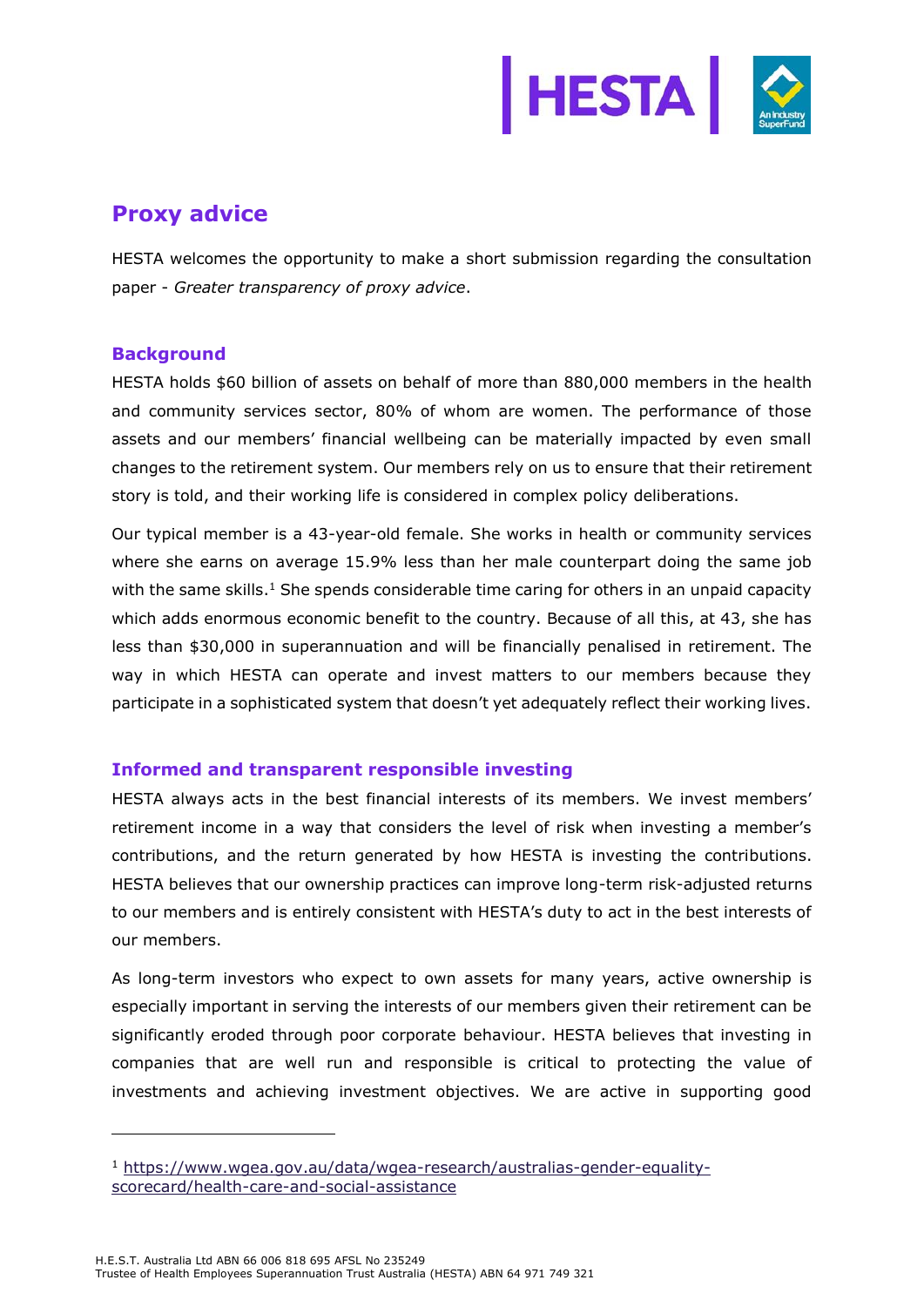business practices in companies and we advocate for change where we think that a business could be run more responsibly.

Our active ownership activities include:

- **Engagement** with companies to better understand their business model and to influence their performance and practices to benefit our members.
- **Voting** in both listed and unlisted markets is a key element of our stewardship activities and an important link in the chain of accountability between a company and its shareholders.

We believe that through these tools we can most effectively influence a company to adequately address issues to improve long-term performance. We believe active ownership also has the potential to result in improved performance across the market.

HESTA believes that proxy advice is a useful input into complex and time-sensitive voting issues. Proxy voting is an important way investors can promote good governance which contributes to shareholder long-term value.

The HESTA Responsible Investment Policy outlines our principles and commitments in relation to incorporating environmental, social and governance (ESG) considerations into our investment processes, decision-making and active ownership (share voting, company engagement, and advocacy activities).

Other important statements outlining HESTA's positions are:

- *Working with Indigenous Communities*
- *Climate Change*
- *Water*
- *Gender Equality*
- *Housing Affordability*
- *Health and Well-being*
- *Decent Work.*

These public statements<sup>2</sup> provide certainty and clarity to a broad range of stakeholders, including company management and boards around our approach as an active owner.

HESTA is a founding member of the Australian Council of Superannuation Investors (ACSI) and is represented on the Board and Council.

<sup>2</sup> [https://www.hesta.com.au/about-us/what-we-stand-for/responsible-investment/our](https://www.hesta.com.au/about-us/what-we-stand-for/responsible-investment/our-commitment.html)[commitment.html](https://www.hesta.com.au/about-us/what-we-stand-for/responsible-investment/our-commitment.html)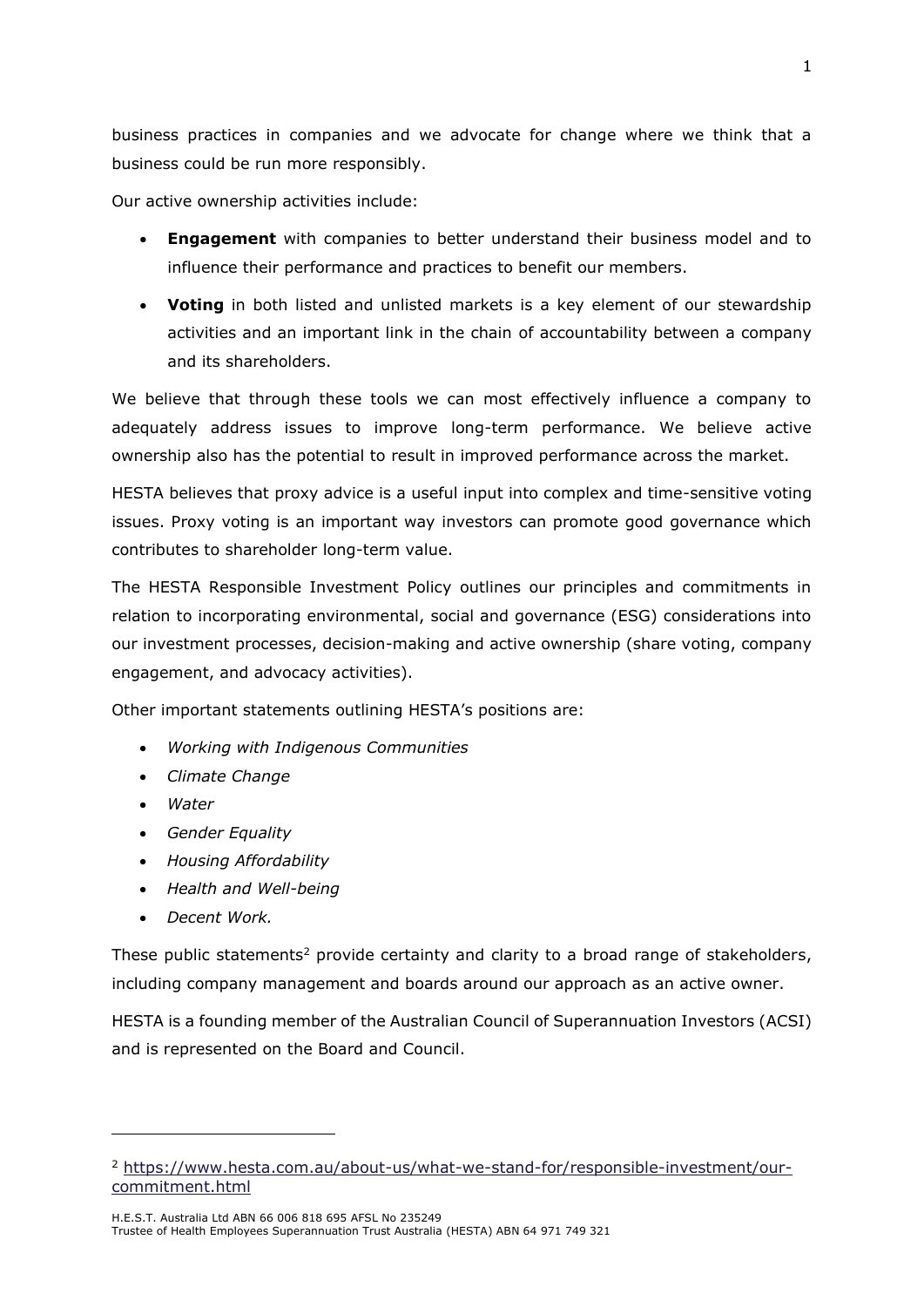#### **Commentary**

HESTA supports superannuation funds being held to the highest standards of governance and transparency; however, HESTA is concerned that the proposals canvassed by the consultation paper may increase regulatory cost and complexity without bringing a corresponding benefit to fund members. Essentially, it is not clear what 'problem' is trying to be fixed.

We note the 2018 ASIC *Review of proxy adviser engagement practices*<sup>3</sup> did not identify issues that needed to be addressed. Proxy advisers are subject to regulation under various laws and ASIC found no evidence of wrongdoing that would require changes to the regulatory framework. The Consultation Paper does not appear to provide any examples of poor practice or a rationale for why change is now warranted in 2021.

We also note that the Consultation Paper makes the following assertions:

"Australia has the fifth largest pool of pension funds and there are more than 2,000 companies listed on the ASX. At the same time, there are only four main proxy advisers operating in Australia. This *gives these advisers a high degree of influence in the outcomes of company resolutions and therefore the*  conduct of business in Australia.<sup>"4</sup> (emphasis added)

"Given *the influential role of proxy advisers in corporate governance in Australia* and the high degree of institutional share ownership, this consultation is designed to help assess the adequacy of the current regulatory regime and help develop reform options that would strengthen the transparency and accountability of proxy advice."<sup>5</sup> (emphasis added).

This statement and others in the paper seem to suggest that superannuation funds follow proxy advice and potentially abrogate their responsibility to make voting decisions. This is simply incorrect.

HESTA receives advice and input from a range of sources regarding voting our shares. Regardless of what advice is received, HESTA makes and owns the final voting decision. Most voting decisions are straightforward as the advice we get from proxy advisors and asset managers is consistent with the recommendations made by company Boards. For a small number of governance, remuneration and ESG issues, where corporate practice is inconsistent with accepted standards of corporate governance (e.g. ASX Guidelines) or mis-aligned with long term shareholder outcomes, then proxy advisers and/or asset

<sup>3</sup> [https://asic.gov.au/regulatory-resources/find-a-document/reports/rep-578-asic](https://asic.gov.au/regulatory-resources/find-a-document/reports/rep-578-asic-review-of-proxy-adviser-engagement-practices/)[review-of-proxy-adviser-engagement-practices/](https://asic.gov.au/regulatory-resources/find-a-document/reports/rep-578-asic-review-of-proxy-adviser-engagement-practices/)

<sup>4</sup> Page 2 of the Consultation Paper.

<sup>&</sup>lt;sup>5</sup> Page 4 of the Consultation Paper.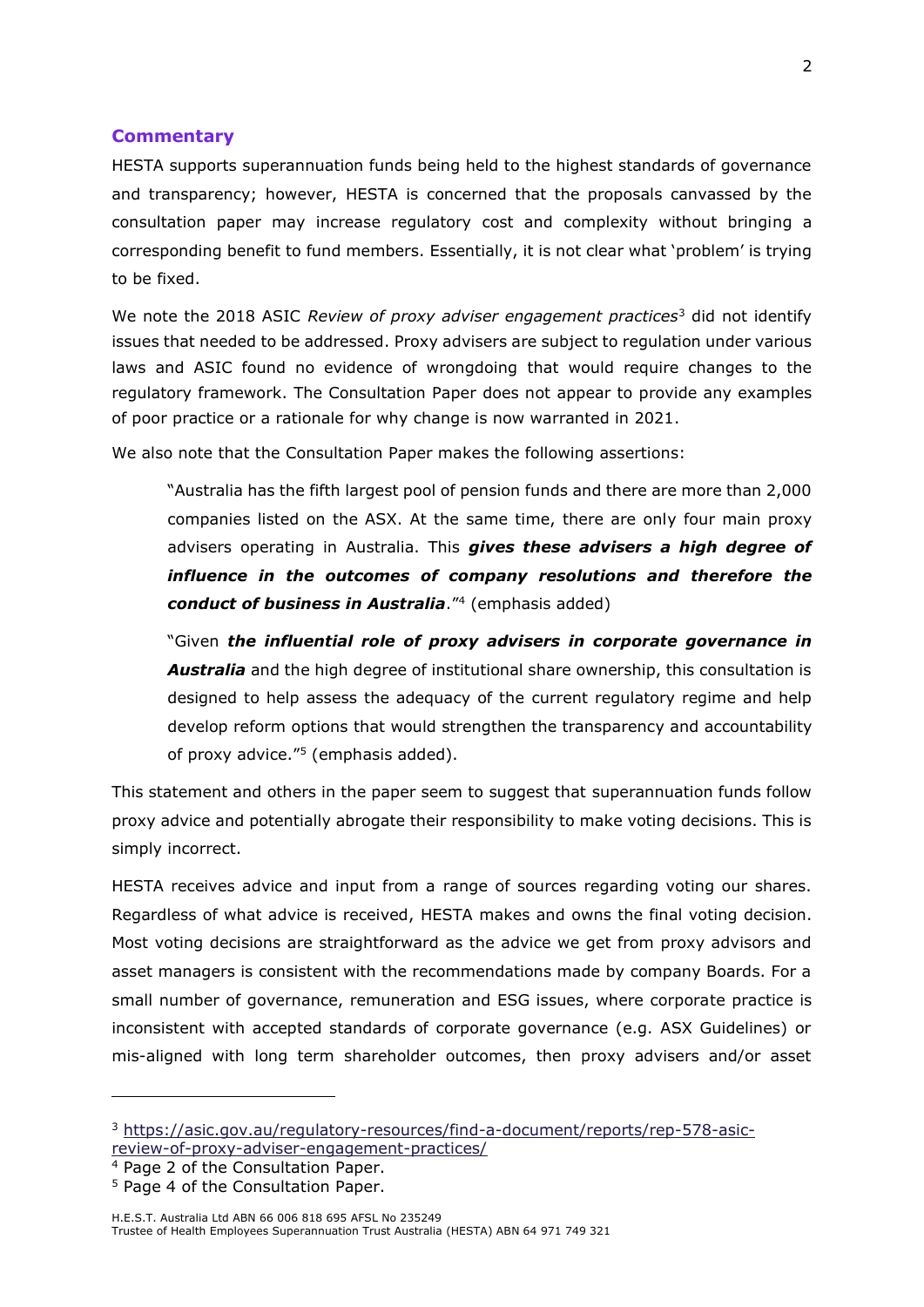managers will recommend votes against Board recommendations. However, once again the final decision still belongs to HESTA.

In relation to **Option 1** (fund disclosure of voting practice) we note that HESTA is a leader regarding disclosure of our voting behaviour. We publish our votes in close proximity to AGMs and have for many years disclosed our full voting record.<sup>6</sup> We also provide comprehensive publicly available information regarding our position and expectations as investor across a range of key issues impacting our members.<sup>7</sup> This information provides clarity to stakeholders such as company management and boards around our expectations and approach as an investor.

We note that **Option 2** asks whether proxy advisers should be required to be 'meaningfully independent' from a superannuation fund they are advising. We are concerned by the underlying premise that shared ownership of a proxy adviser by superannuation funds is problematic or conflicted. This implication is not supported by evidence nor are any relevant examples of such potential risks cited in the consultation paper. This ownership structure is not unique and there are similar well-established arrangements that are effectively utilized by asset owners in overseas jurisdictions.

A key conflict of interest in proxy advice is ensuring that researchers are independent of the entities that they provide research on. ACSI are clearly independent from the companies they research. In addition, the notion that shared membership of a proxy adviser such as ACSI will automatically create uniform voting positions by the member funds is wholly incorrect.

As previously emphasised, HESTA (and other funds) make their own voting decisions regardless of what advice is received. There is no obligation for HESTA to follow any advice or recommendations it receives. In fact, we would argue that nonconformity of views between investors and researchers is part of a healthy functioning marketplace.

It is important to remember that 'correlation is not causation' and this applies when funds receive proxy advice and when they vote. It is the fund's decision how to vote. This may or may not replicate proxy research as it is simply one of many inputs into a voting decision. In addition, HESTA also receives input from fund managers and alternate sources of research and advice such as broker reports, and internal analysis. On occasion we also

<sup>6</sup> [https://www.hesta.com.au/about-us/what-we-stand-for/responsible](https://www.hesta.com.au/about-us/what-we-stand-for/responsible-investment/active-ownership.html)[investment/active-ownership.html](https://www.hesta.com.au/about-us/what-we-stand-for/responsible-investment/active-ownership.html)

<sup>7</sup> [https://www.hesta.com.au/about-us/what-we-stand-for/responsible-investment/our](https://www.hesta.com.au/about-us/what-we-stand-for/responsible-investment/our-commitment.html)[commitment.html](https://www.hesta.com.au/about-us/what-we-stand-for/responsible-investment/our-commitment.html)